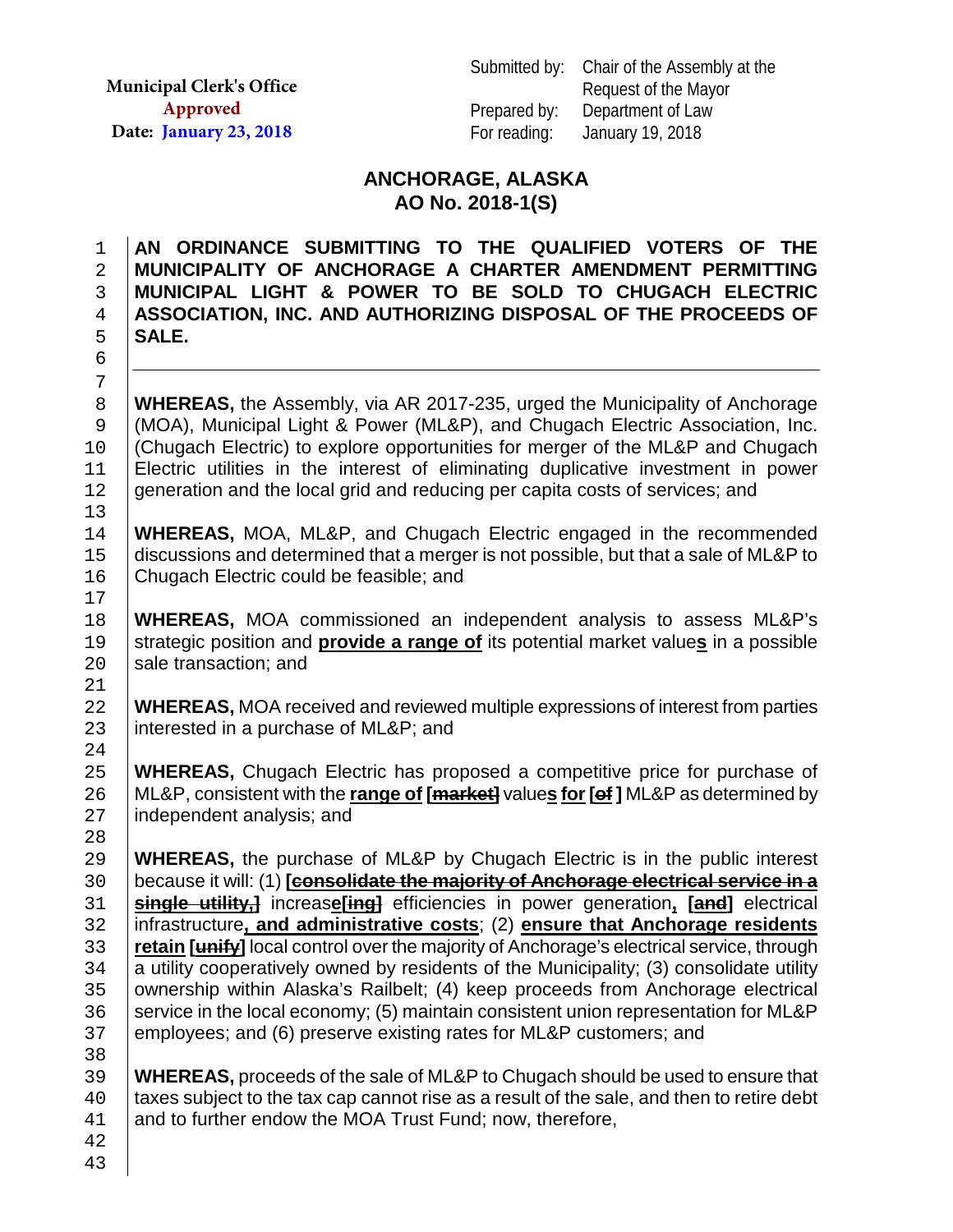## 1 **THE ANCHORAGE ASSEMBLY ORDAINS:**

**Section 1.** Pursuant to state law and the Anchorage Municipal Charter, the <br>4 Assembly approves a ballot proposition in substantially the same form as appears in 4 Assembly approves a ballot proposition in substantially the same form as appears in<br>5 Section 2 below, and directs that the proposition shall be placed on the ballot and 5 Section 2 below, and directs that the proposition shall be placed on the ballot and<br>6 submitted to the qualified voters of the Municipality at the regular municipal election 6 submitted to the qualified voters of the Municipality at the regular municipal election  $\frac{7}{10}$  to be held on April 3. 2018. to be held on April 3, 2018.

**Section 2.** Pursuant to Article XVIII of the Anchorage Municipal Charter, the ballot 10 proposition to amend the Charter to permit a sale of ML&P to Chugach Electric shall 11 be presented in substantially the following form and substance:

#### 13 **PROPOSITION**<br>14 **CHARTER AMENDMENT AND SALE OF MI** 14 **CHARTER AMENDMENT AND SALE OF ML&P TO CHUGACH ELECTRIC**

16 If approved by a majority of qualified voters voting on the question, this proposition 17 would amend the Anchorage Municipal Charter and authorize (but not require) the 17 would amend the Anchorage Municipal Charter and authorize (but not require) the 18 Municipality to sell by Assembly Ordinance **approved no later than December 31.** 18 Municipality to sell by Assembly Ordinance **approved no later than December 31, 2018**, the assets and business of Municipal Light & Power (ML&P) to Chugach 19 **2018,** the assets and business of Municipal Light & Power (ML&P) to Chugach Electric Association, Inc. (Chugach Electric).

22 Chugach Electric proposes to acquire ML&P assets in a transaction that, among 23 other terms, would include: other terms, would include:

• **Payment of Competitive [Fair Market] Value**. Chugach Electric would pay **a competitive [market]** value **of approximately \$1 billion** for the acquisition of ML&P**, subject to adjustment during the due diligence process**.

## 30 **Proceeds will be used to:**

- 32 **1. Retire ML&P and Municipality of Anchorage debt;**
- 33 **2. Replace ML&P's current payments in-lieu-of-tax to** 34 **ensure that property and other taxes subject to the**<br>35 **explorer to the cap cannot rise as the result of the sale; and cap cannot rise as the result of the sale; and**<br>3. Fund the **The municipality would use a portion**
- 36 **3. Fund the[The municipality would use a portion of the** 37 **purchase price to repay debt and replace current** 38 **payments in-lieu-of-tax, and deposit the remaining**  39 **proceeds in the]** MOA Trust Fund. The MOA Trust Fund 40 is a permanent, protected **fund [endowment]** with dividends payable only in accordance with a controlled 42 **Fig. 2.** Spending policy adopted by law.

#### 44 **Any change in the use of the proceeds may be made only**  45 **with approval of the majority of qualified voters voting on**  the question.

47 • **Retention of Employees**. Chugach Electric would commit to **not lay off any [retain all current]** ML&P **or Chugach Electric** employees **as a result [for a period of at least two (2) years**

24<br>25

29<br>30

31<br>32

43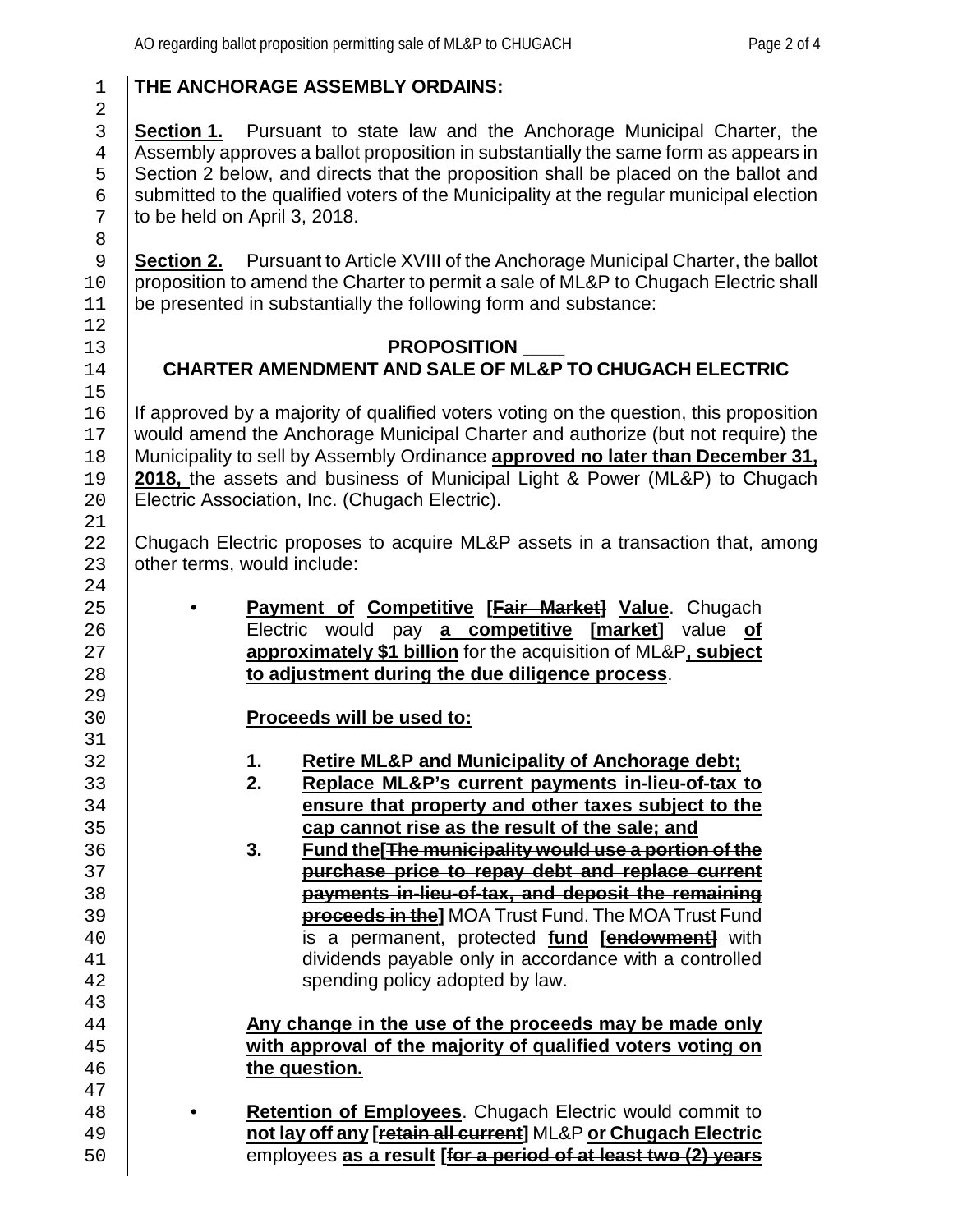| 1              | after closing] of the transaction, and would succeed to all rights             |
|----------------|--------------------------------------------------------------------------------|
| $\overline{2}$ | and obligations of the collective bargaining agreement covering                |
| $\mathbf{3}$   | ML&P employees.                                                                |
| $\,4$          |                                                                                |
| 5              | <b>Replacement of Payments In-Lieu-of-Tax. A portion of the</b><br>[e_         |
| б              | payments made by Chugach Electric would replace ML&P's                         |
| 7              | Municipal Utility Service Assessment for the purposes of                       |
| 8              | the municipal tax cap. This structure would ensure that                        |
| 9              | property and other taxes subject to the tax cap cannot rise                    |
| 10             | as a result of the sale.]                                                      |
| 11             |                                                                                |
| 12             | No Increase [Change] in Base Rates. Base rates for existing                    |
| 13             | ML&P and Chugach Electric ratepayers would not increase as                     |
| 14             | a result of the transaction [for a period of two (2) years after               |
| 15             | closing].                                                                      |
| 16             |                                                                                |
| 17             | This proposition would specifically amend Article XVI Municipal Utilities      |
| 18             | of the Anchorage Municipal Charter to add a new section as follows:            |
| 19             |                                                                                |
| 20             | Section 16.04<br>Disposal of Municipal Light & Power to                        |
| 21             | <b>Electric</b><br><b>Chugach</b><br><b>Association,</b><br><u>lnc.;</u>       |
| 22             | <b>Disposition of Proceeds.</b>                                                |
| 23             |                                                                                |
| 24             | А.<br><b>ML&amp;P to Chugach Electric.</b> In addition to the disposal options |
| 25             | provided under section 16.02, and notwithstanding any other                    |
| 26             | provision of this Charter to the contrary, the municipality may by             |
| 27             | ordinance approved no later than December 31, 2018, sell,                      |
| 28             | lease, or otherwise dispose of all or part of the assets and                   |
| 29             | business of Municipal Light & Power to Chugach Electric                        |
| 30             | Association, Inc.                                                              |
| 31             |                                                                                |
| 32             | В.<br><b>Disposition of Proceeds.</b> Notwithstanding any provision of this    |
| 33             | Charter to the contrary, a portion of any annual payment                       |
| 34             | received by the municipality in a transaction described in section             |
| 35             | 16.04A, equivalent to the Municipal Utility Service Assessment                 |
| 36             | that the municipality would have received from ML&P had the                    |
| 37             | transaction not occurred, shall be deemed and treated as a                     |
| 38             | "payment in-lieu of taxes" for the purposes of section                         |
| 39             | $14.03(a)(1)$ , and shall be available to the municipality for                 |
| 40             | appropriation. All other proceeds of the sale of ML&P received                 |
| 41             | by the municipality shall be disposed of in accordance with                    |
| 42             | section 13.11.                                                                 |
| 43             |                                                                                |
| 44             | Shall the Charter be amended, and the municipality be authorized (but          |
| 45             | not required) to sell all or part of ML&P to Chugach Electric and              |
| 46             | dispose of the proceeds of sale, as described above? (AO 2018-1(S))            |
| 47             |                                                                                |
| 48             |                                                                                |
| 49             | <b>YES</b><br><b>NO</b>                                                        |
| 50             |                                                                                |
|                |                                                                                |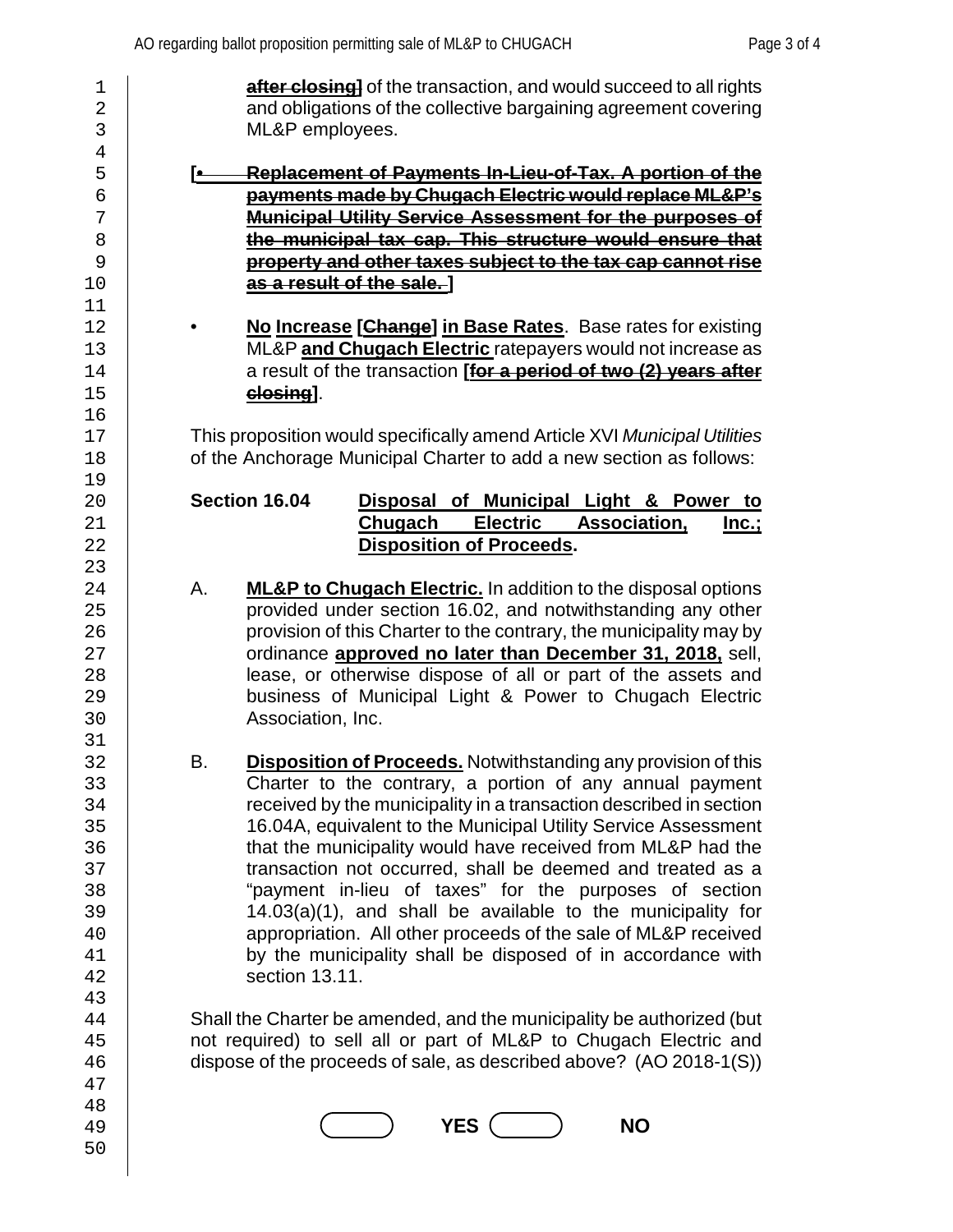**Section 3.** The proposition contained in Section 2 of this ordinance shall take effect and be incorporated into the Home Rule Charter for the Municipality of 3 Anchorage, Alaska, upon certification of the election, only if the proposition is passed 4 5 by a majority of the qualified voters voting on said proposition at the regular municipal election on April 3, 2018. All other sections of this ordinance are effective 6 immediately upon passage and approval.  $\overline{7}$ 

PASSED AND APPROVED by the Anchorage Assembly this 9th day of January, 2018.

 $\int_{\mathfrak{k}}\int_{\mathcal{L}}\frac{1}{\sqrt{2}}$ 

Chair

**ATTEST:** 

20

21

15

 $\mathbf 1$  $\mathbf{2}$ 

8 9  $10$ 

**Municipal Clerk**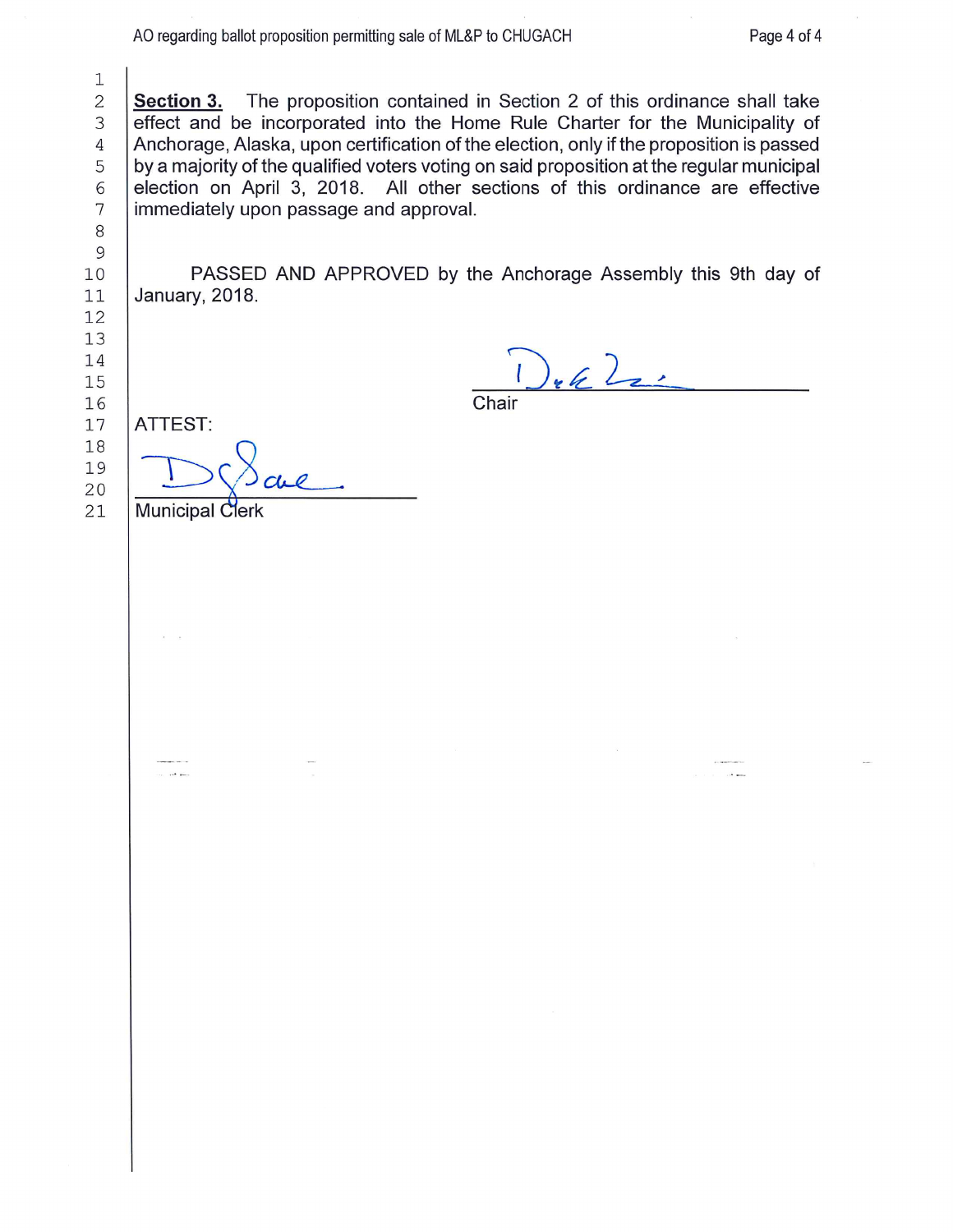

# **MUNICIPALITY OF ANCHORAGE**

## **Assembly Memorandum**

**No.** AM 6-2018(A)

**Meeting Date:** January 19, 2018

1 **From: MAYOR** 2 3 **Subject: AN ORDINANCE SUBMITTING TO THE QUALIFIED VOTERS OF**  4 **THE MUNICIPALITY OF ANCHORAGE A CHARTER AMENDMENT**  5 **PERMITTING MUNICIPAL LIGHT & POWER TO BE SOLD TO**  6 **CHUGACH ELECTRIC ASSOCIATION, INC. AND AUTHORIZING**  7 **DISPOSAL OF THE PROCEEDS OF SALE.** 8 9 This S version includes the following changes to AO 2018-1, set for public hearing<br>10 on January 23, 2018: on January 23, 2018: 11<br>12 12 1. Extension of Chugach Electric's commitment to not lay off employees as a<br>13 result of this transaction to include both ML&P and Chugach Electric 13 result of this transaction to include both ML&P and Chugach Electric<br>14 employees: employees; 15<br>16 2. Extension of Chugach Electric's commitment to not increase base rates as<br>17 as result of this transaction to include both ML&P and Chugach Electric 17 as result of this transaction to include both ML&P and Chugach Electric<br>18 Tatepayers: ratepayers; 19<br>20 20 3. Elimination of the two-year limitation on retention of employees and<br>21 **1** Dependence of base rates: preservation of base rates; 22 23 4. Addition of a sunset provision requiring that a sale be approved by the 24 Assembly no later than December 31, 2018; and Assembly no later than December 31, 2018; and  $\frac{25}{26}$ 5. Revisions of ordinance and ballot proposition language for clarity.  $\frac{27}{28}$ As revised, the ballot language proposed by the s-version reads as follows: 29<br>30 30 **PROPOSITION \_\_\_\_** 31 **CHARTER AMENDMENT AND SALE OF ML&P TO CHUGACH ELECTRIC** 32<br>33 33 If approved by a majority of qualified voters voting on the question,<br>34 If this proposition would amend the Anchorage Municipal Charter and 34 this proposition would amend the Anchorage Municipal Charter and<br>35 authorize (but not require) the Municipality to sell by Assembly 35 authorize (but not require) the Municipality to sell by Assembly<br>36 Crdinance approved no later than December 31, 2018, the assets and 36 **Ordinance approved no later than December 31, 2018, the assets and 37** business of Municipal Light & Power (ML&P) to Chugach Electric 37 business of Municipal Light & Power (ML&P) to Chugach Electric<br>38 Association. Inc. (Chugach Electric). Association, Inc. (Chugach Electric). 39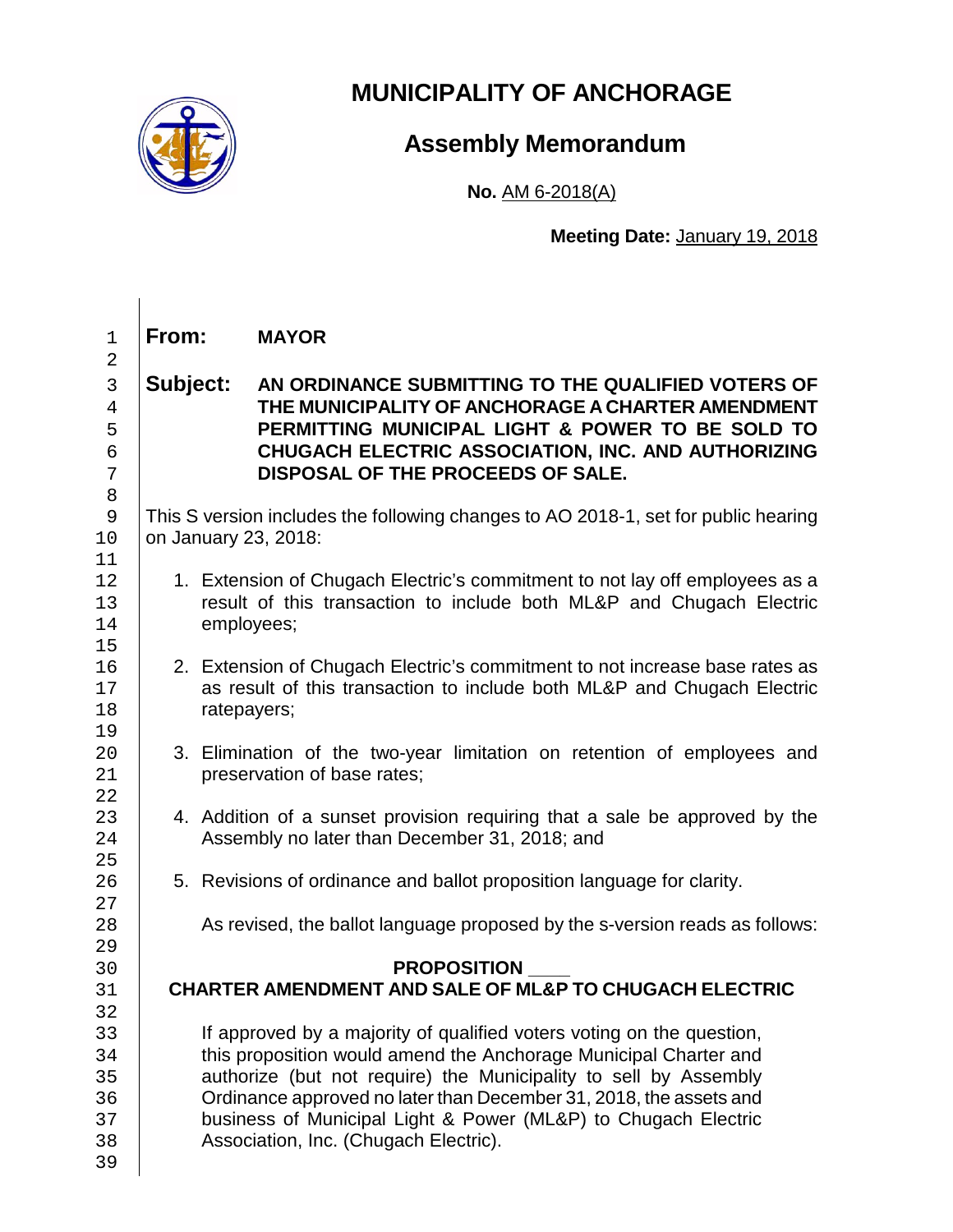1 Chugach Electric proposes to acquire ML&P assets in a transaction<br>2 that, among other terms, would include: 2 that, among other terms, would include: 3<br>4 4 **• Payment of Competitive Value**. Chugach Electric would pay<br>5 **• Competitive value of approximately \$1 billion for the** 5 a competitive value of approximately \$1 billion for the sacquisition of ML&P, subject to adjustment during the due 6 acquisition of ML&P, subject to adjustment during the due<br>
diligence process. diligence process. 8<br>9 Proceeds will be used to: 10<br>11 11 1. Retire ML&P and Municipality of Anchorage debt;<br>12 1. Replace ML&P's current payments in-lieu-of-ta 12 2. Replace ML&P's current payments in-lieu-of-tax to<br>13 ensure that property and other taxes subiect to the cap 13 ensure that property and other taxes subject to the cap<br>14 cannot rise as the result of the sale: and 14 cannot rise as the result of the sale; and<br>15 3. Fund the MOA Trust Fund. The MOA Tr 15 3. Fund the MOA Trust Fund. The MOA Trust Fund is a<br>16 16 16 merrimanent, protected fund with dividends payable only 16 permanent, protected fund with dividends payable only<br>17 in accordance with a controlled spending policy adopted 17 in accordance with a controlled spending policy adopted<br>18 by law. 19<br>20 Any change in the use of the proceeds may be made only with 21 approval of the majority of qualified voters voting on the<br>22 **and Struth** question.  $\frac{23}{24}$ 24 **• Retention of Employees**. Chugach Electric would commit to<br>25 **• Chugach Electric employees** as a 25 not lay off any ML&P or Chugach Electric employees as a<br>26 not lay of the transaction, and would succeed to all rights and 26 **result of the transaction, and would succeed to all rights and <br>27 cobligations of the collective bargaining agreement covering** 27 cobligations of the collective bargaining agreement covering<br>28 ML&P emplovees. ML&P employees. 29<br>30 30 • **No Increase in Base Rates**. Base rates for existing ML&P 31 and Chugach Electric ratepayers would not increase as a<br>32 result of the transaction. result of the transaction. 33<br>34 34 This proposition would specifically amend Article XVI *Municipal*  35 *Utilities* of the Anchorage Municipal Charter to add a new section as follows: 37<br>38 38 **Section 16.04 Disposal of Municipal Light & Power to**  39 **Chugach Electric Association,**<br>40 **Chugach Electric Association,** 40 **Disposition of Proceeds.**   $\frac{41}{42}$ 42 **A.** ML&P to Chugach Electric. In addition to the disposal options<br>43 **A.** provided under section 16.02, and notwithstanding any other 43 provided under section 16.02, and notwithstanding any other<br>44 provision of this Charter to the contrary, the municipality may 44 provision of this Charter to the contrary, the municipality may<br>45 by ordinance approved no later than December 31, 2018, sell. 45 by ordinance approved no later than December 31, 2018, sell,<br>46 ease, or otherwise dispose of all or part of the assets and 46 lease, or otherwise dispose of all or part of the assets and<br>47 business of Municipal Light & Power to Chugach Electric business of Municipal Light & Power to Chugach Electric 48 Association, Inc. 49